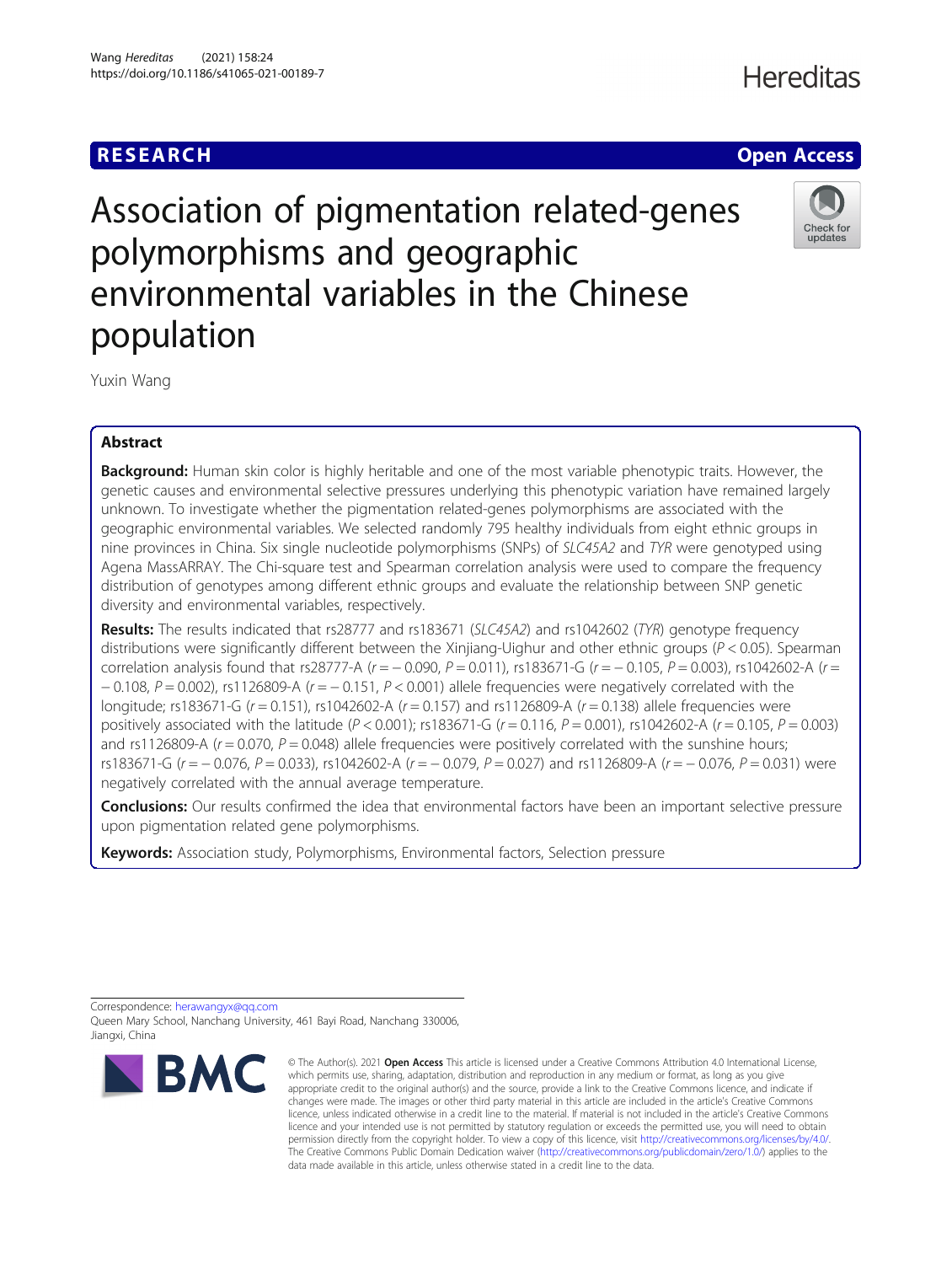#### Introduction

Human skin color is highly heritable and one of the most variable phenotypic traits that can vary dramatically within and across ethnic populations [[1\]](#page-6-0). It is known that the human skin color is predominantly determined by pigments include melanin, hemoglobin (red), hemosiderin (brown), carotene (yellow), and bilirubin (yellow) [[2\]](#page-6-0). Among those, the amount, type, and distribution of melanin play key roles in determining human skin pigmentation. Studies indicate that the human skin pigmentation in global populations is highly associated with latitude, and fundamentally, the distribution of ultraviolet  $(UV)$  radiation  $[3, 4]$  $[3, 4]$  $[3, 4]$  $[3, 4]$ . Moreover, the researchers believe that geographic variation in skin pigmentation was influenced by the concerted action of different types of natural selection, including climate, lifestyle, diet, metabolism [\[1](#page-6-0)]. However, the genetic causes and environmental selective pressures underlying this range of skin color variation have remained largely unknown.

With the rapid development of genetics and genomics, researchers have gradually realized that the human skin color diversity is due to the natural positive selection of those genes that impact on human pigmentation, especially in the melanosome biogenesis or the melanin biosynthetic pathways  $[5, 6]$  $[5, 6]$  $[5, 6]$  $[5, 6]$  $[5, 6]$ . Recently, a large number of genome-wide association studies (GWAS) for pigmentation have been established and identified that some single nucleotide polymorphisms (SNPs) on TYR, IRF4, TYRP1, OCA2, SLC45A2, MC1R and KITLG genes are significantly associated with human skin color  $[7-10]$  $[7-10]$  $[7-10]$  $[7-10]$  $[7-10]$ . The solute carrier family 45, member 2 (SLC45A2) gene encodes the membrane associated transporter protein (MATP). The SLC45A2 protein expresses in melanocyte cell lines and mediates melanin synthesis by tyrosinase trafficking and proton transportation to melanosomes [[11\]](#page-7-0). SLC45A2 mutations cause oculocutaneous albinism type IV (OCA4) and polymorphisms of SLC45A2 gene are associated with dark skin, hair, and eye pigmentation [[12,](#page-7-0) [13\]](#page-7-0). In addition, the *TYR* gene encodes tyrosinase, a multifunctional enzyme that plays a major role in melanin biosynthesis in melanocytes [\[14\]](#page-7-0). TYR is commonly known as the albino locus since the homozygous or compound heterozygous mutations of this gene result in oculocutaneous albinism type 1 (OCA1), an autosomal recessive genetic disorder characterized by hypopigmented hair, skin and eyes [\[15\]](#page-7-0).

However, the genetic causes and environmental selective pressures underlying this range of phenotypic variation have remained largely unknown. Therefore, to investigate whether the six polymorphisms in the two pigmentation related-genes SLC45A2 (rs11568737, rs28777 and rs183671) and TYR gene (rs1042602, rs1393350 and rs1126809) are associated with the geographic environmental variables, we selected randomly a total of 795 healthy individuals from eight ethnic groups in nine provinces in China, while collected the geographic environmental variables (altitude, longitude, latitude, air pressure, sunshine hours, and annual average temperature). The results of this study will improve our understanding of the impact of environmental variables in genetic differentiation and maintenance of genetic variation.

#### Results

A total of 795 samples including eight ethnic groups from nine provinces in China (Tibet-Tibetan accounted for 13.2%, Inner Mongolia-Ewenki 12.6%, Hainan-Han 6.2%, Ningxia-Hui 12.6%, Hainan-Li 12.5%, Inner Mongolia-Mongolian 12.6%, Guizhou-Miao 11.2%, Xinjiang-Uighur 13.3%, and Shaanxi-Han 5.9%) were collected to study the relationship between skin pigmentation-related gene variants and environmental variables. We also collected the detailed geographical environment information of different ethnic regions (Fig. [1](#page-2-0)), including altitude (m), longitude (°), latitude (°), atmosphere pressure (kPa), sunshine duration (hours), and year-round average temperature (°C), as shown in Table [1.](#page-3-0)

The six SNPs on the two skin pigmentation-related gene SLC45A2 (rs11568737, rs28777 and rs183671) and TYR (rs1042602, rs1393350 and rs1126809) were successfully genotyped from 795 samples (call rate > 95%). The basic information (SNP-ID, chromosome number, position, alleles and gene name) and polymerase chain reaction (PCR) primer sequence (1st-PCRP, 2nd-PCRP and unique base extension primer sequence (UEP-SEQ) of the six SNPs was showed in Table [2.](#page-4-0) The minor allele frequency (MAF), genotype frequency and Hardy-Weinberg equilibrium (HWE)-P value of each SNPs are shown in Supplementary Table [1](#page-6-0), Tables [2](#page-4-0), and [3](#page-5-0), respectively. The results showed that except for rs1393350 in TYR was not in accordance with the HWE in Uighur  $(P < 0.01)$ , other five SNPs were in accordance with the HWE in the nine groups  $(P > 0.01)$ .

In addition, we used the Chi-square test to evaluate the difference of genotype frequency distribution of the five SNPs among eight ethnic groups, as shown in Table [3](#page-5-0). The results indicated that the genotype frequency distribution of rs28777 and rs183671 (SLC45A2) and rs1042602 (TYR) were significantly different between the Xinjiang-Uighur and other ethnic groups ( $P <$ 0.05). The allele frequency distribution of these three significantly different SNPs was shown in Fig. [1](#page-2-0).

Simultaneously, we analyzed the relationship between SNP genetic diversity and environmental variables using Spearman correlation analysis (Table [4\)](#page-5-0). It was found that the allele frequencies of rs28777-A ( $r = -0.090$ ,  $P =$ 0.011), rs183671-G  $(r = -0.105, P = 0.003)$ , rs1042602-A  $(r = -0.108, P = 0.002)$ , rs1126809-A  $(r = -0.151, P <$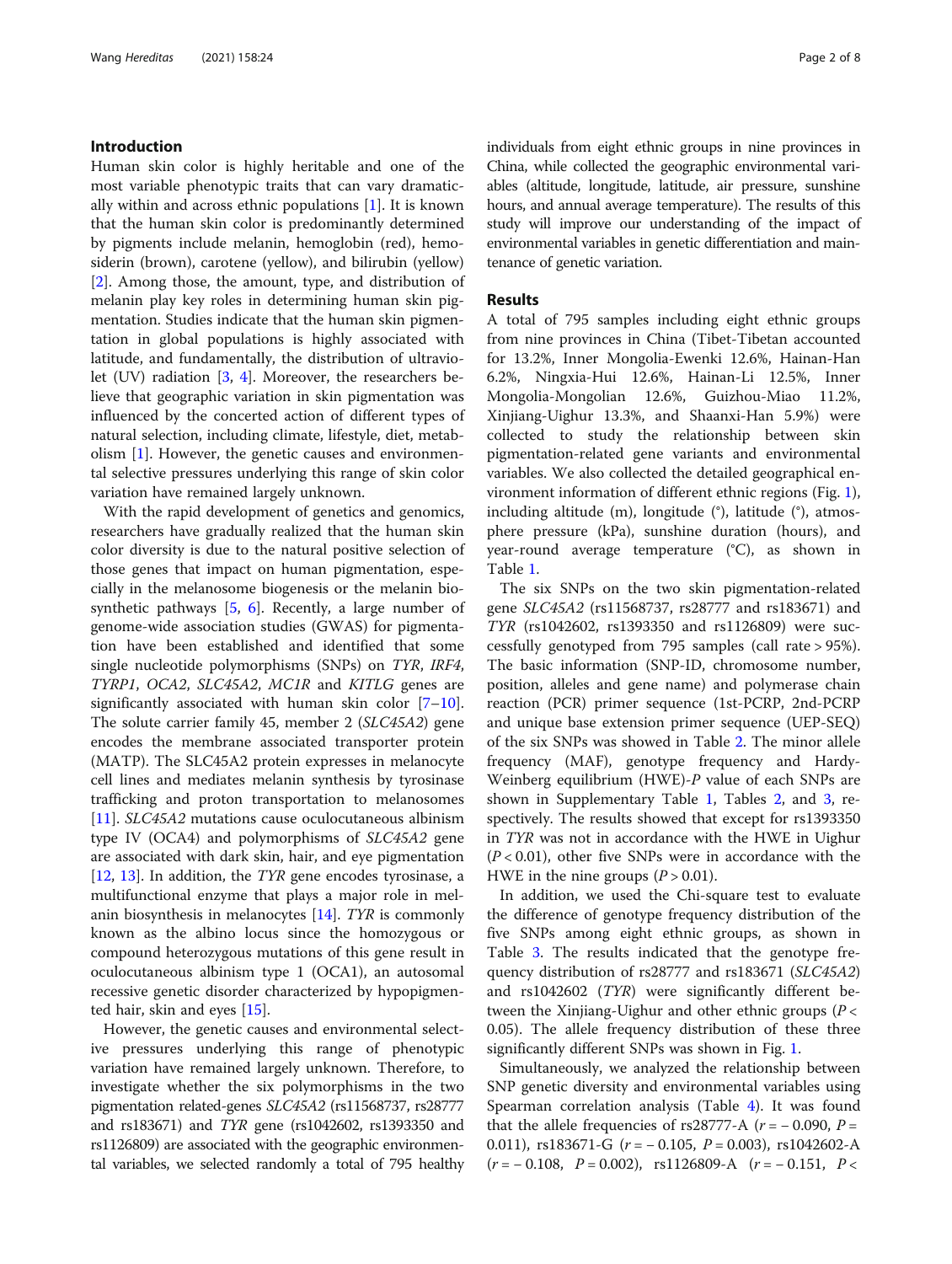<span id="page-2-0"></span>

0.001) were negatively correlated with the longitude. However, the positive correlation between the alleles frequencies of rs183671-G ( $r = 0.151$ ), rs1042602-A ( $r =$ 0.157) and rs1126809-A  $(r = 0.138)$  and the latitude were extremely significant ( $P < 0.001$ ). The alleles frequencies of rs183671-G  $(r = 0.116, P = 0.001)$ , rs1042602-A  $(r =$ 0.105,  $P = 0.003$ ) and rs1126809-A ( $r = 0.070$ ,  $P = 0.048$ ) were found to be significantly positively correlated with the sunshine hours. However, the alleles frequencies of rs183671-G  $(r = -0.076, P = 0.033)$ , rs1042602-A  $(r = -$ 0.079,  $P = 0.027$ ) and rs1126809-A ( $r = -0.076$ ,  $P =$ 0.031) were significantly negatively correlated with the annual average temperature. The correlations between the allele frequencies of other SNPs and environmental variables were not significant. These findings indicate that environmental factors have selective pressure on these SNPs.

### **Discussion**

To investigate whether the two pigmentation related genes (SLC45A2 and TYR) polymorphisms are associated with the geographic environmental variables (altitude, longitude, latitude, and air pressure, sunshine hours, and annual average temperature), we selected randomly selected 795 healthy individuals from eight ethnic groups in nine provinces in China. The results of this study found that the genotype frequency distribution of rs28777 and rs183671 in SLC45A2 and rs1042602 in TYR were significantly different between the Xinjiang-Uighur and other ethnic groups ( $P < 0.05$ ). Simultaneously,

the rs28777, rs183671, rs1042602, rs1126809 polymorphisms were found to be correlated with the geographic environmental variables (longitude, latitude, sunshine hours or annual average temperature).

SLC45A2 (as also AIM1 or MATP) encodes a transporter protein that mediates melanin synthesis, which is expressed in a high percentage of melanoma cell lines. It has been reported that some SLC45A2 mutations cause OCA4 and polymorphisms of this gene were found to be significantly associated with human skin, hair, and eye pigmentation, and its mutation frequency varies significantly among the global population. Yuko Abe et al. found that rs11568737 in SLC45A2 (T500P) was significantly associated with melanin index [[16\]](#page-7-0). A multi-stage GWAS of natural hair color in European ancestry found that rs28777 (SLC45A2) was associated with skin color and tanning ability [[17\]](#page-7-0). A large Australian populationbased case control study reveal that rs28777 exhibited the strongest crude association with risk of cutaneous malignant melanoma [\[18](#page-7-0)]. The study found that rs183671 (SLC45A2) was in strong linkage disequilibrium (LD) with rs16891982 (F374L) in CEU. A previous GWAS declared that the frequency of the rs183671 derived allele increased from Southern to Northern Europe, and this SNP was associated with skin pigmentation, and that each copy of the derived allele lightens the skin by  $1.2 M$  index units  $[19]$  $[19]$ . Moreover, a previous GWAS demonstrated that the SNP rs183671 can explain skin color variation in three European studies RS, BTNS, and TwinsUK [[20](#page-7-0)].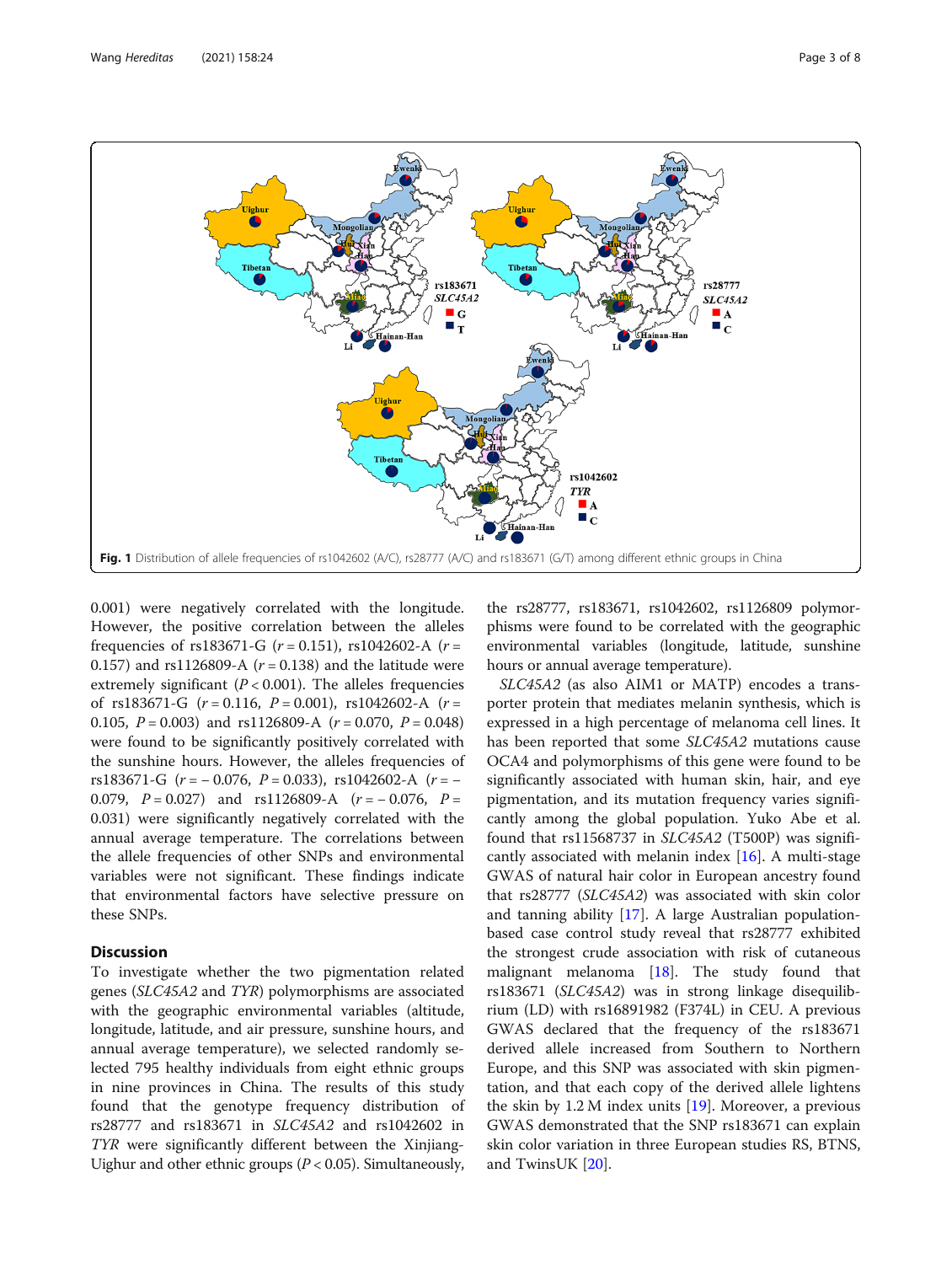| <b>Ethnic</b>      | Residence                                          |                |      | Altitude (m) Longitude (°) Latitude (°) |        | Atmosphere | (hours) | Sunshine Year-round average<br>pressure (kPa) duration temperature (°C) |  |
|--------------------|----------------------------------------------------|----------------|------|-----------------------------------------|--------|------------|---------|-------------------------------------------------------------------------|--|
| Tibetan            | Naqu                                               | $\overline{4}$ | 4505 | 92.058                                  | 31.482 | 58         | 2879    | 11                                                                      |  |
|                    | Linzhi                                             | 9              | 2994 | 94.368                                  | 29.655 | 70         | 2005    | 11                                                                      |  |
|                    | Shannan                                            | 13             | 3572 | 91.78                                   | 29.243 | 65         | 2800    | 10                                                                      |  |
|                    | Shigatse                                           | 20             | 3844 | 88.887                                  | 29.273 | 63         | 3248    | 8                                                                       |  |
|                    | Lhasa                                              | 59             | 3651 | 91.129                                  | 29.659 | 64         | 3055    | 10                                                                      |  |
|                    | Total                                              | 105            |      |                                         |        |            |         |                                                                         |  |
| Ewenki             | Ewenki Autonomous Banner<br>Huisumuhakemugacha     | 10             | 690  | 119.172                                 | 48.379 | 93         | 2900    | 3                                                                       |  |
|                    | Yiminhe Town, Ewenki<br>Autonomous Banner          | 19             | 673  | 119.791                                 | 48.583 | 93         | 2900    | 3                                                                       |  |
|                    | Bayantuohai Town, Ewenki<br>Autonomous Banner      | 21             | 617  | 119.762                                 | 49.143 | 94         | 2900    | 3                                                                       |  |
|                    | Dayan Town, Ewenki<br>Autonomous Banner            | 23             | 682  | 120.558                                 | 49.237 | 93         | 2900    | 3                                                                       |  |
|                    | Ewenki Autonomous Banner,<br>Xinihe East Sumu      | 27             | 788  | 120.3                                   | 48.867 | 92         | 2900    | 3                                                                       |  |
|                    | Total                                              | 100            |      |                                         |        |            |         |                                                                         |  |
| Hainan-Han         | Haikou City, Hainan                                | 49             | 9    | 110.339                                 | 20.035 | 101        | 2041    | 24.4                                                                    |  |
| Hui                | Haiyuan County, Zhongwei<br>City, Ningxia          | 5              | 1841 | 105.65                                  | 36.571 | 81         | 1609    | 11                                                                      |  |
|                    | Guyuan City, Ningxia                               | 10             | 1778 | 106.249                                 | 36.022 | 82         | 1602    | 9                                                                       |  |
|                    | Tongxin County, Wuzhong<br>City, Ningxia           | 85             | 1316 | 105.816                                 | 36.986 | 86         | 1690    | 12.5                                                                    |  |
|                    | Total                                              | 100            |      |                                         |        |            |         |                                                                         |  |
| Li                 | Wangxia Town, Changjiang,<br>Hainan                | 5              | 357  | 109.157                                 | 19.009 | 97         | 2300    | 26                                                                      |  |
|                    | Baoting Li and Miao<br>Autonomous County           | 8              | 54   | 109.707                                 | 18.647 | 101        | 2300    | 26                                                                      |  |
|                    | Changjiang Li Autonomous<br>County, Hainan         | 38             | 140  | 109.062                                 | 19.304 | 100        | 2300    | 26                                                                      |  |
|                    | Qicha Town, Changjiang, Hainan                     | 48             | 107  | 109.062                                 | 19.118 | 100        | 2300    | 26                                                                      |  |
|                    | Total                                              | 99             |      |                                         |        |            |         |                                                                         |  |
| Mongolian          | Chengiba Town, Inner Mongolia 19                   |                | 597  | 119.446                                 | 49.334 | 94         | 3205    | 7.7                                                                     |  |
|                    | Hohhot                                             | 81             | 1056 | 111.668                                 | 40.819 | 89         | 2588    | 7.3                                                                     |  |
|                    | Total                                              | 100            |      |                                         |        |            |         |                                                                         |  |
| Miao               | Gaopo Township, Huaxi District,<br>Guiyang City    | 39             | 1459 | 106.819                                 | 26.302 | 85         | 1060    | 14.8                                                                    |  |
|                    | Mengguan Township, Huaxi<br>District, Guiyang City | 50             | 1196 | 106.755                                 | 26.415 | 88         | 1060    | 14.8                                                                    |  |
|                    | Total                                              | 89             |      |                                         |        |            |         |                                                                         |  |
| Uighur             | Bazhou                                             | 23             | 944  | 86.152                                  | 41.77  | 90         | 2990    | 11.5                                                                    |  |
|                    | lli.                                               | 23             | 646  | 81.331                                  | 43.923 | 94         | 2977    | 5.8                                                                     |  |
|                    | Aqsu                                               | 30             | 1109 | 80.314                                  | 41.15  | 89         | 2911    | 12.5                                                                    |  |
|                    | Kashgar                                            | 30             | 1298 | 75.996                                  | 39.476 | 87         | 2760    | 13                                                                      |  |
|                    | Total                                              | 106            |      |                                         |        |            |         |                                                                         |  |
| Shaanxi-Han Yan'an |                                                    | 1              | 1070 | 109.496                                 | 36.591 | 89         | 2056    | 15.5                                                                    |  |
|                    | Hancheng                                           | $\mathbf{1}$   | 457  | 110.449                                 | 35.483 | 96         | 2056    | 15.5                                                                    |  |

## <span id="page-3-0"></span>Table 1 Detailed geographical environment information of different ethnic regions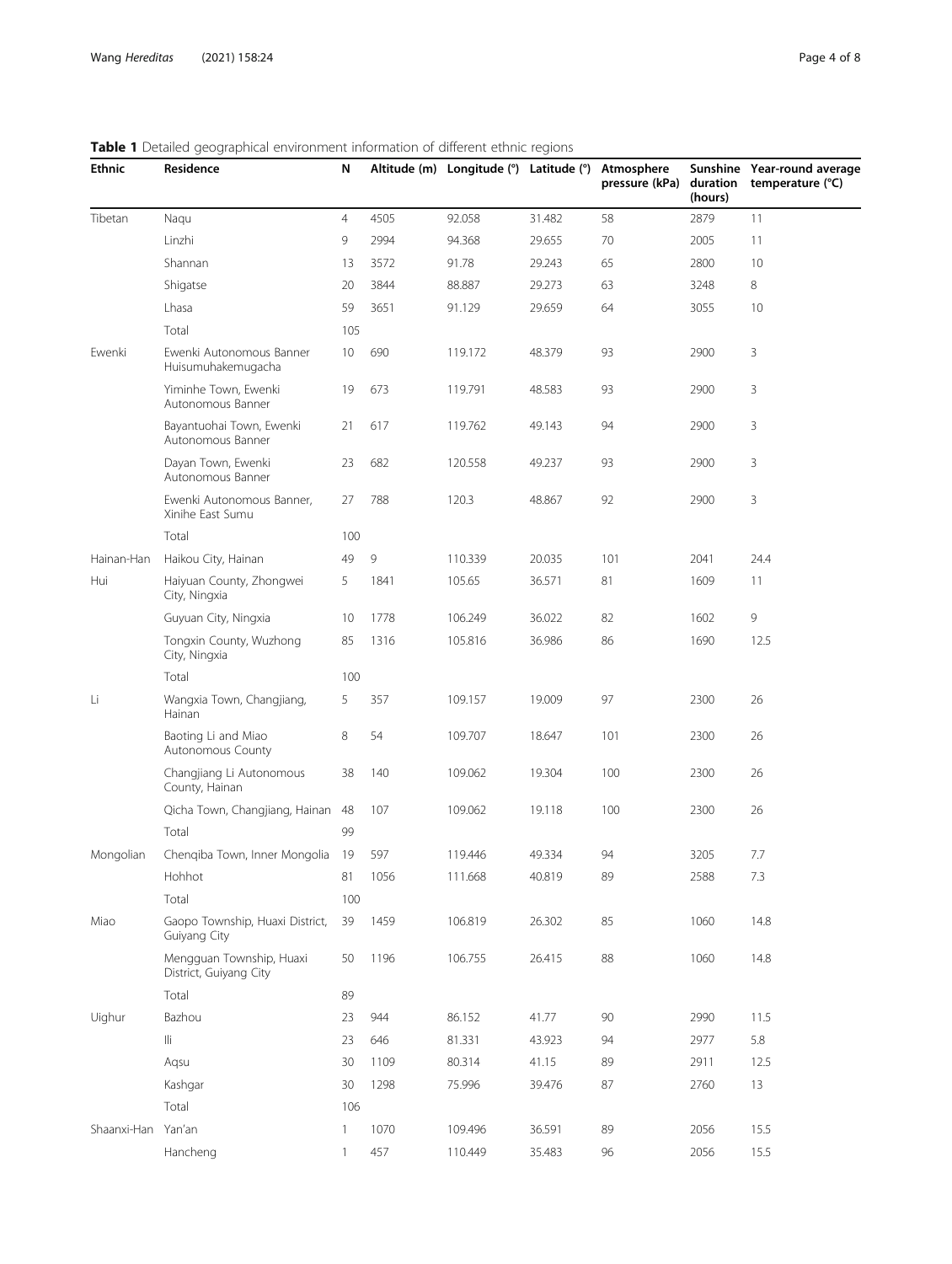| <b>Ethnic</b> | Residence | N  |     |         |        | Altitude (m) Longitude (°) Latitude (°) Atmosphere | (hours) | Sunshine Year-round average<br>pressure (kPa) duration temperature (°C) |
|---------------|-----------|----|-----|---------|--------|----------------------------------------------------|---------|-------------------------------------------------------------------------|
|               | Fuping    |    | 520 | 109.364 | 34.95  | 95                                                 | 2056    | 15.5                                                                    |
|               | Weinan    |    | 355 | 109.516 | 34.506 | 93                                                 | 2056    | 15.5                                                                    |
|               | Xi'an     | 40 | 381 | 108.947 | 34.27  | 96                                                 | 2056    | 15.5                                                                    |
|               | Total     | 47 |     |         |        |                                                    |         |                                                                         |

<span id="page-4-0"></span>**Table 1** Detailed geographical environment information of different ethnic regions (Continued)

TYR is located at human chromosome 11q14.3, and encodes tyrosinase, which regulates the biosynthesis of melanin. Previous study demonstrated that mutations in TYR can cause OCA1  $[15]$ . The non-synonymous polymorphism rs1042602 (Ser192Tyr) in TYR derived allele has specifically high frequency in Europe, and rs1042602 was significantly associated with eye color, freckles and lighter skin pigmentation [\[21](#page-7-0)–[24\]](#page-7-0). It has been reported that rs1393350 was also associated with human hair, eye and skin color and tanning ability [\[23,](#page-7-0) [25](#page-7-0)–[27\]](#page-7-0). A GWAS of melanoma conducted by the GenoMEL consortium identifies the locus rs1393350 associated with melanoma risk [[28](#page-7-0)]. The rs1126809 variant is located in exon 4 of TYR gene and encodes a tyrosinase enzyme with an arginine-to-glutamine substitution at codon 402 (R402Q), and is a strong linkage with rs1393350 [[29](#page-7-0), [30\]](#page-7-0). The mutation of rs1126809 (A-G) causes the TYR enzyme to be thermosensitive, thus less active [[31](#page-7-0)]. The rs1126809 has previously been used as a marker for skin pigmentation and also influence brown eye color formation [\[23](#page-7-0), [30](#page-7-0)]. Previous GWAS indicated that the allele A of rs1042602 (TYR) was highly associated with lighter skin color in a South Asian descent population [[32\]](#page-7-0). It has reported that the allele A of rs1042602 was overrepresented in the IndoEuropeans population [[33\]](#page-7-0). The two polymorphisms (rs1042602 and rs1126809) in TYR appear at high frequency in Europeans and are largely absent in African populations [\[34\]](#page-7-0).

This study indicated that the genotype distribution of rs28777 and rs18367 in Xinjiang-Uighur was significantly different from other ethnic groups. Moreover, the allele frequencies of rs28777-A, rs183671-G, rs1042602-A, rs1126809-A were negatively correlated with the longitude; rs183671, rs1042602 and rs1126809 allele frequencies were positively associated with the latitude and the sunshine hours, while were negatively correlated with the annual average temperature in Chinese population. At present, there are few research reports on the association between genetic polymorphism and environmental factors. In 2010, Ji et al. [\[35](#page-7-0)] found that the disease-predisposition polymorphisms of the melatonin receptors were associated with sunshine duration in the global human populations. These results indicated that environmental factors had selective pressure on these loci, and their changes were related to environmental variables, that is, differences in selection caused by differences in environmental factors play an important role in genetic differentiation.

However, this study has some limitations that cannot be ignored. First, the sample size is small and the statistical power is relatively low. Second, this study is the first to explore the correlation between the allele frequencies of these six SNPs and geographical environmental factors. Third, we only selected six SNP loci on two genes to explore their correlation with geographical environmental factors. Finally, the effect of these genetic variations on human skin color diversity is not involved

**Table 2** The basic information and primer sequence of SNPs

| SNP-ID       | <b>Chromosome Position Alleles Genes</b> |                |       |            | 1st-PCRP                                          | 2nd-PCRP                                  | <b>UEP SEQ</b>                            |
|--------------|------------------------------------------|----------------|-------|------------|---------------------------------------------------|-------------------------------------------|-------------------------------------------|
| rs11568737 5 |                                          | 33.944.<br>743 | T > C |            | SLC45A2 ACGTTGGATGGTGATCAC<br>CACGACGACAAC        | ACGTTGGATGATGGTGCA<br>GCTGGCTCAGAT        | gGGGCTTTCTGGTCAAC                         |
| rs28777      | 5.                                       | 33.958.<br>854 | C > A | SI C45A2   | ACGTTGGATGAAAAGGCTTC<br>CACTCAGTTG                | ACGTTGGATGCAAGAGTC<br>GCATAGGACAGG        | CCCGTCCCATCCACTCAGAG                      |
| rs183671     | 5                                        | 33.964.<br>105 | T > G |            | SIC45A2 ACGTTGGATGTCCTCATG<br><b>CATAGACACTCC</b> | ACGTTGGATGATATCCAG<br>GITGCCTCTGCT        | ggcaTCTGCTGTCTTCAGGG                      |
| rs1042602    |                                          | 89.178.<br>528 | C > A | TYR        | ACGTTGGATGTGACCTCT<br><b>TTGTCTGGATGC</b>         | ACGTTGGATGGGTGCTTC<br>ATGGGCAAAATC        | <b>TCAATGTCTCTCCAGATTTCA</b>              |
| rs1393350    |                                          | 89.277.<br>878 | G > A | TYR.       | ACGTTGGATGGCATATCC<br><b>ACCAACTCCTAC</b>         | ACGTTGGATGGGAAGGTGAA<br><b>TGATAACACG</b> | <b>TTTGTAAAAGACCACACA</b><br><b>GATTT</b> |
| rs1126809    |                                          | 89.284.<br>793 | G > A | <b>TYR</b> | ACGTTGGATGAATGGGTG<br>CATTGGCTTCTG                | ACGTTGGATGCCTCTGCA<br><b>GTATTTTTGAGC</b> | catcTTGAGCAGTGGCTCC                       |

SNP single nucleotide polymorphism, Chr chromosome, PCRP polymerase chain reaction primer, UEP\_SEQ unique base extension primer sequence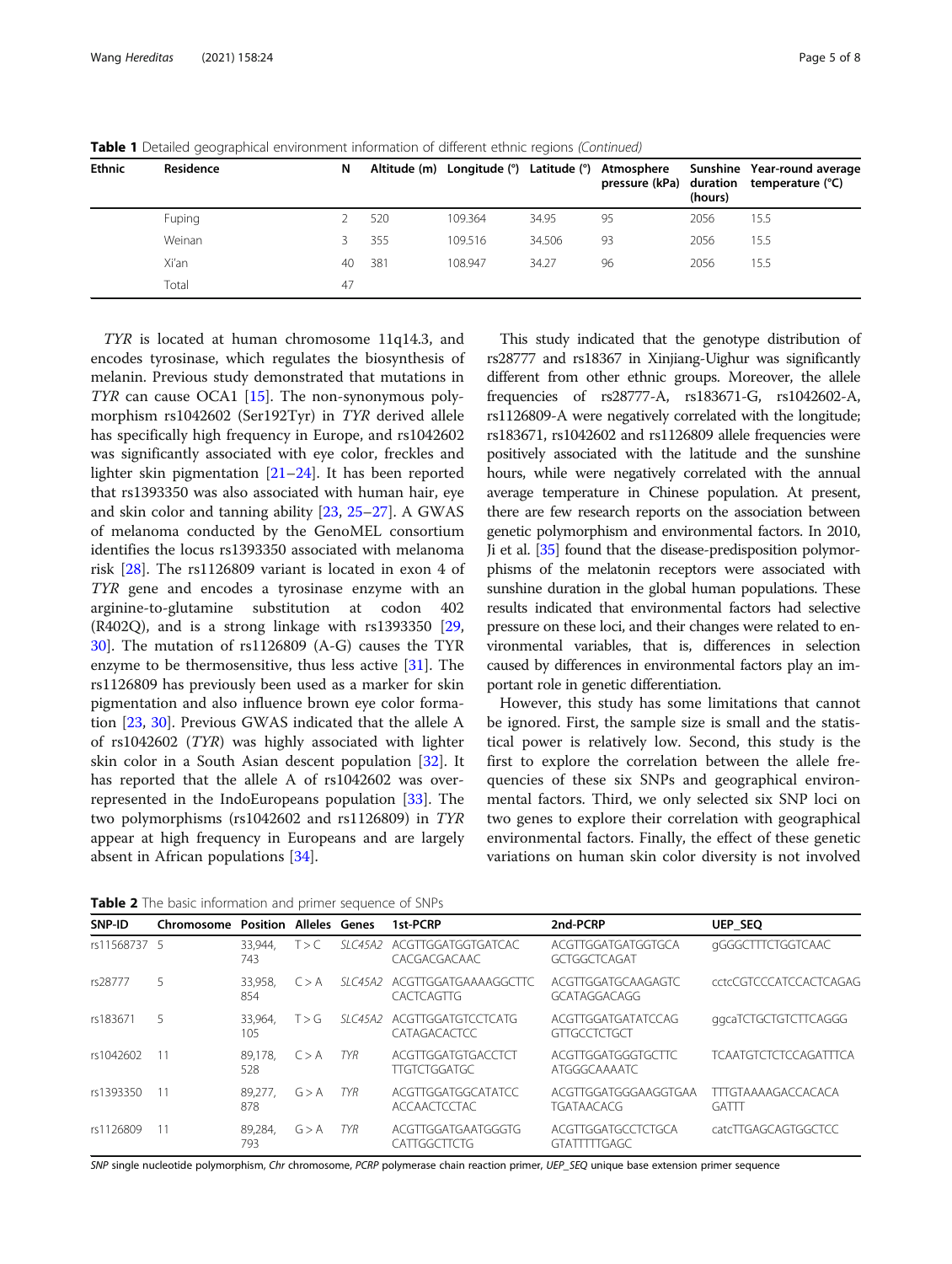| SNP-ID    | <b>Ethnic</b> | Ewenki   | Hainan-Han | Hui      | Li       | Miao      | Mongolian | Tibetan  | <b>Uighur</b> | Shaanxi-Han |
|-----------|---------------|----------|------------|----------|----------|-----------|-----------|----------|---------------|-------------|
| rs28777   | Ewenki        |          |            |          |          |           |           |          |               |             |
|           | Hainan-Han    | 0.811    |            |          |          |           |           |          |               |             |
|           | Hui           | 0.279    | 0.561      |          |          |           |           |          |               |             |
|           | Li            | 0.977    | 0.897      | 0.323    |          |           |           |          |               |             |
|           | Miao          | 0.248    | 0.763      | 0.271    | 0.346    |           |           |          |               |             |
|           | Mongolian     | 0.778    | 0.998      | 0.353    | 0.887    | 0.614     |           |          |               |             |
|           | Tibetan       | 0.783    | 0.995      | 0.318    | 0.891    | 0.591     | 0.999     |          |               |             |
|           | Uighur        | 1.12E-05 | 5.32E-03   | 9.27E-04 | 2.87E-05 | 6.78E-03  | 1.65E-04  | 1.09E-04 |               |             |
|           | Shaanxi-Han   | 0.617    | 0.557      | 0.209    | 0.617    | 0.278     | 0.560     | 0.576    | 5.02E-04      |             |
| rs183671  | Ewenki        |          |            |          |          |           |           |          |               |             |
|           | Hainan-Han    | 0.416    |            |          |          |           |           |          |               |             |
|           | Hui           | 0.366    | 0.545      |          |          |           |           |          |               |             |
|           | Li            | 0.608    | 0.837      | 0.662    |          |           |           |          |               |             |
|           | Miao          | 0.503    | 0.322      | 0.155    | 0.401    |           |           |          |               |             |
|           | Mongolian     | 0.506    | 0.142      | 0.265    | 0.197    | 0.102     |           |          |               |             |
|           | Tibetan       | 0.575    | 0.784      | 0.301    | 0.797    | 0.620     | 0.098     |          |               |             |
|           | Uighur        | 3.20E-05 | 5.18E-05   | 4.80E-05 | 3.29E-06 | 1.43E-06  | 2.46E-03  | 2.59E-07 |               |             |
|           | Shaanxi-Han   | 0.675    | 0.516      | 0.370    | 0.616    | <b>NA</b> | 0.252     | 0.769    | 2.04E-04      |             |
| rs1042602 | Uighur        | 3.53E-04 | 3.71E-04   | 4.56E-05 | 3.05E-07 | 1.09E-06  | 4.56E-05  | 2.19E-06 |               | 1.58E-02    |

<span id="page-5-0"></span>Table 3 Differences in genotype distributions of SNPs among different ethnic groups

SNP single nucleotide polymorphism

 $P < 0.05$  was considered to be significant

in this study. Therefore, we will further collect a larger sample and choose more SNPs and design functional experiments to explore the impact of environmental factors on genetic mutations.

In summary, this study results indicate that rs28777, rs183671 (SLC45A2) and 1,042,602 (TYR) polymorphisms were different among different populations. More importantly, our results confirm the idea that environmental factors have been an important selective pressure upon pigmentation related gene polymorphisms (rs28777, rs183671, rs1042602 and rs1126809). Further association and functional studies need to confirm our results in a large sample and explore the influence of geographical environment factors on the skin pigmentation-related genes polymorphisms and the mechanism of action.

## Materials and methods

#### Study design

This study randomly selected a total of 795 healthy individuals from eight ethnic groups in nine provinces in China, including 105 Tibetan individuals, 100 Ewenki individuals, 49 Hainan Han individuals, 100 Hui individuals, 99 Li individuals, 100 Mongolian individuals, 89 Miao individuals, 106 Uighur individuals, and 47 Shaanxi-Han individuals. The basic situation of each population was shown in Table [1.](#page-3-0) The climate data (sunshine hours and annual average temperature) are quoted from China's surface climate data in 2019. The information of altitude, longitude, latitude, and air pressure was collected through online query. Individuals who have a history of skin pigmentation-related diseases (albinism or melanoma),

Table 4 The association between polymorphisms and geographic environmental variables

| SNP-ID     | Altitude |       | Longitude |         | Latitude |              | Air pressure |       | <b>Sunshine hours</b> |       | Annual average temperature |       |
|------------|----------|-------|-----------|---------|----------|--------------|--------------|-------|-----------------------|-------|----------------------------|-------|
|            | v        | p     | γ         | р       |          | р            | ν            | р     | ν                     | р     | ν                          | р     |
| rs11568737 | 0.038    | 0.286 | $-0.031$  | 0.383   | $-0.007$ | 0.851        | $-0.037$     | 0.302 | 0.010                 | 0.783 | 0.011                      | 0.748 |
| rs28777    | 0.002    | 0.958 | $-0.090$  | 0.011   | 0.036    | 0.313        | 0.003        | 0.942 | 0.036                 | 0.305 | $-0.011$                   | 0.761 |
| rs183671   | $-0.002$ | 0.950 | $-0.105$  | 0.003   | 0.151    | 1.86F-05     | 0.006        | 0.872 | 0.116                 | 0.001 | $-0.076$                   | 0.033 |
| rs1042602  | 0.004    | 0.903 | $-0.108$  | 0.002   | 0.157    | $8.54F - 06$ | 0.005        | 0.893 | 0.105                 | 0.003 | $-0.079$                   | 0.027 |
| rs1126809  | 0.022    | 0.539 | $-0.151$  | .90F-05 | 0.138    | 9.38F-05     | $-0.015$     | 0.666 | 0.070                 | 0.048 | $-0.076$                   | 0.031 |

 $P < 0.05$  was considered to be significant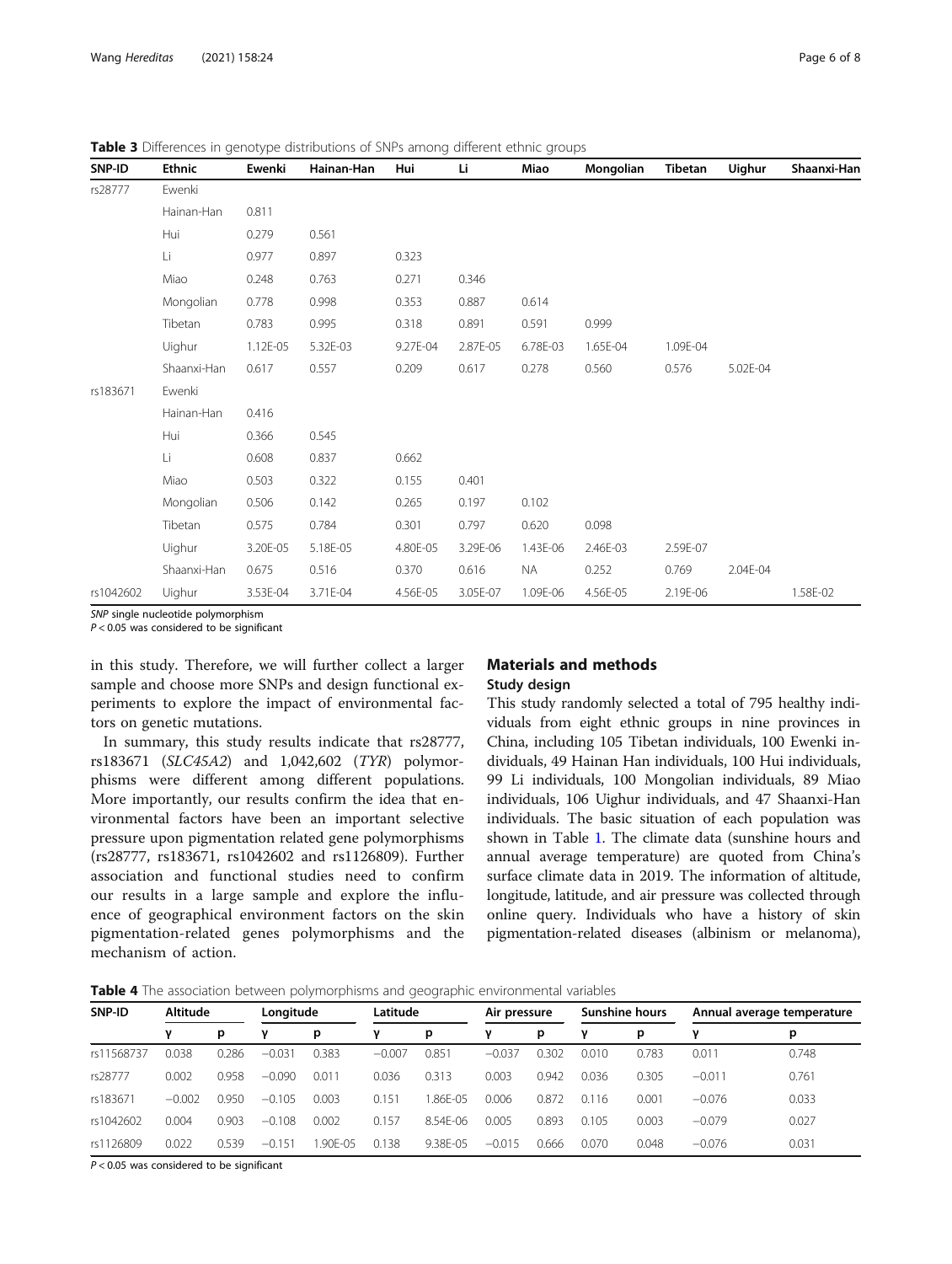<span id="page-6-0"></span>history of serious illness, mental illness, pregnancy were excluded from the study.

#### DNA extraction

The peripheral venous blood sample (5 mL) from each subjects were taken from fasting in the morning using the Ethylene diamine tetraacetic acid (EDTA) tube, and stored at − 20 °C refrigerator for further experiment. The GoldMag-Mini Whole Blood Genomic DNA Purification Kit (GoldMag. Co. Ltd., Xi'an, China) was used to extract genomic DNA, including blood lysis, adding GoldMag® gold magnetic particles to bind DNA, magnetic separation, washing, elution, magnetic separation to obtain DNA. In order to determine the concentration and purity of the extracted DNA, we use a spectrophotometer (Nanodrop 2000, Thermo Fisher Scientific, Waltham, MA, USA). If the ratio of OD260/OD280 ratios is about 1.8, the extracted DNA is qualified.

#### SNP selection and genotyping

We randomly selected the six SNPs (rs11568737, rs28777 and rs183671 in the SLC45A2 gene and rs1042602, rs1393350 and rs1126809 in the TYR gene) based on previously published genes related to pigmentation [[18](#page-7-0), [21](#page-7-0), [28](#page-7-0), [36](#page-7-0)–[40](#page-7-0)]. The online software Agena Bioscience Assay Design Suite Version 2.0 [\(https://agenacx.com/online](https://agenacx.com/online-tools/)[tools/](https://agenacx.com/online-tools/)) was used to design the primers sequence (Table [2](#page-4-0)). The Agena MassARRAY platform (Agena Bioscience, San Diego, CA, USA) was used to genotype the six SNPs from 795 samples, according to the manufacturer's instructions, including DNA sample preparation; polymerase chain reaction (PCR) amplification (95 °C pre-denaturation 2 min; 45 cycles (95 °C denaturation 30s, 56 °C annealing 30s, 72 °C extension 60s); 72 °C extension 5 min; 4 °C storage); shrimp alkaline phosphatase purification; Unique base extension primer (UEP) reaction; resin purification; spotting and mass spectrometry. Genotyping results data management and analysis using the Agena Bioscience TYPER software (version 4.0).

#### Statistical analysis

We used the Microsoft Excel (Microsoft Corp., Redmond, WA, USA) and Statistical Package for the Social Sciences (SPSS) version 25 (SPSS, Chicago, IL) to perform statistical analysis. The Chi-square test was used to evaluate whether each SNP was consistent with Hardy-Weinberg Equilibrium (HWE), and compare whether there are significant differences in the frequency distribution of genotypes among different ethnic groups. The relationship between SNP genetic diversity and environmental variables was analyzed using Spearman correlation analysis. All statistical analyses were two sided and the  $P < 0.05$  was considered as statistically significant.

#### Abbreviations

EDTA: Ethylene diamine tetraacetic acid; GWAS: Genome-wide association studies; HWE: Hardy-Weinberg Equilibrium; LD: Linkage disequilibrium; MATP: Membrane associated transporter protein; OCA: Oculocutaneous albinism type; PCR: Polymerase chain reaction; SLC45A2: Solute carrier family 45, member 2; SNPs: Single nucleotide polymorphisms; SPSS: Statistical Package for the Social Sciences; UV: Ultraviolet

#### Supplementary Information

The online version contains supplementary material available at [https://doi.](https://doi.org/10.1186/s41065-021-00189-7) [org/10.1186/s41065-021-00189-7.](https://doi.org/10.1186/s41065-021-00189-7)

Additional file 1: Supplementary Table 1. The minor allele frequency of each SNP in different ethnic groups.

Additional file 2: Supplementary Table 2. The genotype frequency of each SNP in different ethnic groups.

Additional file 3: Supplementary Table 3. The HWE-P value of each SNP in different ethnic groups.

#### Acknowledgements

We are grateful to the individuals for their participation in the study. We also thank the staff of the Medical College of Nanchang University who contributed to sample collection for this study.

#### Author's contributions

Yuxin Wang contributed to the study conception and design and data analysis and manuscript writing and provided final approval of the manuscript.

#### Funding

Not applicable.

#### Availability of data and materials

The data that support the findings of this study are available from the corresponding author upon reasonable request.

#### **Declarations**

#### Ethics approval and consent to participate

The study design and protocol were approved by the Ethics Committee of the Nanchang University (NCU201908). And the present study was conducted in accordance with the ethical principles of the Declaration of Helsinki. Written informed consent was obtained from all individual participants included in the study.

#### Consent for publication

Not applicable.

#### Competing interests

The authors declare that they have no conflicts of interest.

Received: 30 November 2020 Accepted: 9 June 2021 Published online: 08 July 2021

#### References

- 1. Rocha J. The evolutionary history of human skin pigmentation. J Mol Evol. 2020;88(1):77–87. <https://doi.org/10.1007/s00239-019-09902-7>.
- 2. Yamaguchi Y, Hearing VJ. Melanocytes and their diseases. Cold Spring Harb Perspect Med. 2014;4(5):a017046.
- 3. Deng L, Xu S. Adaptation of human skin color in various populations. Hereditas. 2018;155(1):1. <https://doi.org/10.1186/s41065-017-0036-2>.
- 4. Barsh GS. What controls variation in human skin color? PLoS Biol. 2003;1(1): E27. <https://doi.org/10.1371/journal.pbio.0000027>.
- 5. Sturm RA. Molecular genetics of human pigmentation diversity. Hum Mol Genet. 2009;18(R1):R9–17. <https://doi.org/10.1093/hmg/ddp003>.
- 6. Pavan WJ, Sturm RA. The genetics of human skin and hair pigmentation. Annu Rev Genomics Hum Genet. 2019;20(1):41–72. [https://doi.org/10.1146/a](https://doi.org/10.1146/annurev-genom-083118-015230) [nnurev-genom-083118-015230.](https://doi.org/10.1146/annurev-genom-083118-015230)